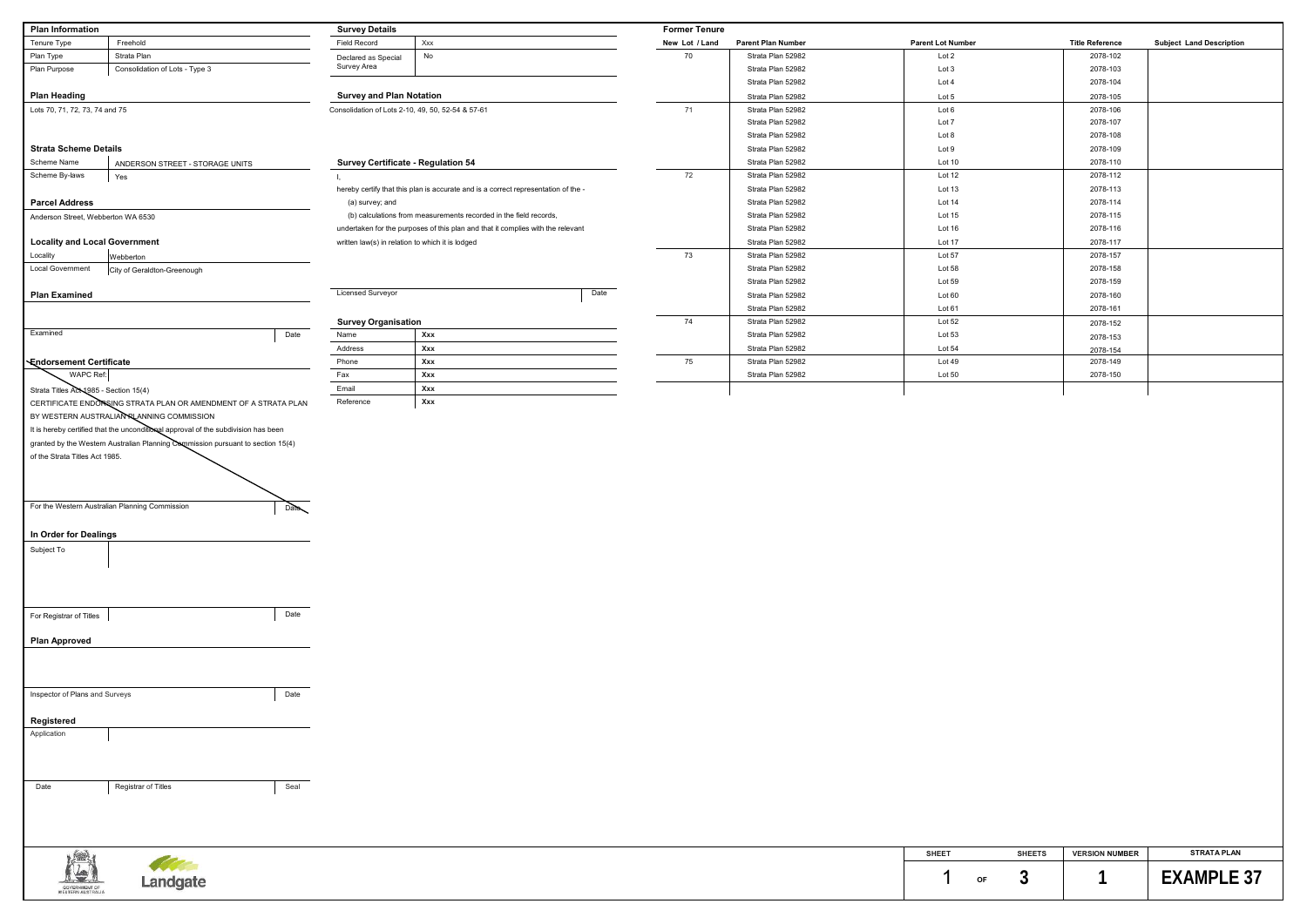

LOCATION PLAN

SCALE(@A3) 1:1000







## SHEET SHEETS | VERSION NUMBER | STRATA PLAN 1 **EXAMPLE 37**